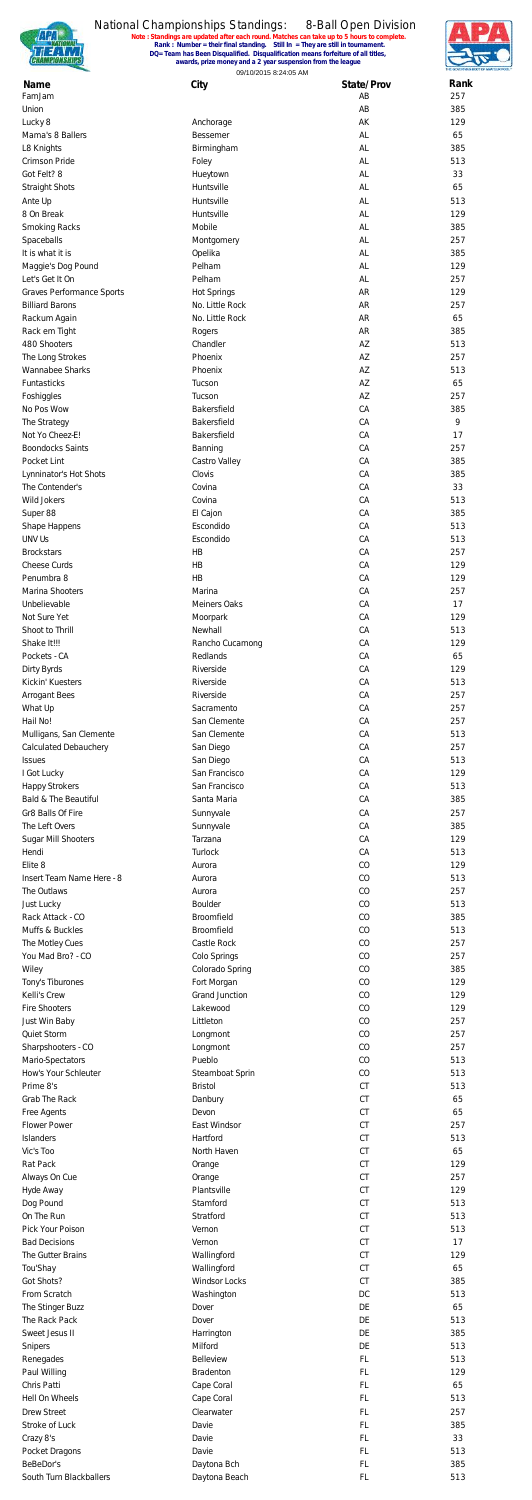

# National Championships Standings:

**Note : Standings are updated after each round. Matches can take up to 5 hours to complete. Rank : Number = their final standing. Still In = They are still in tournament.** 8-Ball Open Division **DQ= Team has Been Disqualified. Disqualification means forfeiture of all titles, awards, prize money and a 2 year suspension from the league**





| Name                                                   | City                         | State/Prov                       | Rank       |
|--------------------------------------------------------|------------------------------|----------------------------------|------------|
| Radioactive                                            | Edgewater<br>Fort Walton Bea | <b>FL</b><br><b>FL</b>           | 257<br>513 |
| Regulators<br>Thai Spice                               | Fort Walton Bea              | <b>FL</b>                        | 513        |
| Da' Boyz                                               | Gainesville                  | <b>FL</b>                        | 513        |
| Public Enemy                                           | Jacksonville                 | <b>FL</b>                        | 65         |
| Strokers - FL                                          | Jacksonville                 | <b>FL</b>                        | 385        |
| <b>Little Rascals</b>                                  | Lake Worth                   | <b>FL</b>                        | 257        |
| Road Runners - FL                                      | Lakeland                     | <b>FL</b>                        | 385        |
| <b>Wicked Addiction</b>                                | Lakeland                     | <b>FL</b>                        | 513        |
| Turducken                                              | Largo                        | <b>FL</b>                        | 129        |
| Magic                                                  | Longwood                     | <b>FL</b>                        | 257        |
| <b>Turtle Power Pack</b>                               | Merritt Island               | <b>FL</b>                        | 33         |
| What Now Robert??                                      | Merritt Island               | <b>FL</b>                        | 385        |
| House Lumber                                           | Miami                        | <b>FL</b>                        | 257        |
| Rakatan<br>Mad Skillz                                  | Miami<br>Miami               | <b>FL</b><br><b>FL</b>           | 9          |
| <b>Groves Pool Service</b>                             | <b>Naples</b>                | <b>FL</b>                        | 65<br>129  |
| Hakuna Matata                                          | Ocala                        | <b>FL</b>                        | 5          |
| Aztecs                                                 | Okeechobee                   | <b>FL</b>                        | 65         |
| Pool Party                                             | Orange Park                  | <b>FL</b>                        | 513        |
| Shots for Shots                                        | Orange Park                  | <b>FL</b>                        | 129        |
| 8 On Patrol                                            | Orlando                      | <b>FL</b>                        | 65         |
| Sharp Shooters - FL                                    | Orlando                      | <b>FL</b>                        | 513        |
| Pensacola Sharks                                       | Pace                         | <b>FL</b>                        | 513        |
| Outlawz                                                | Palatka                      | <b>FL</b>                        | 513        |
| Big Daddy Mack's Team                                  | Palm Bay                     | <b>FL</b>                        | 129        |
| We're Here Now!!                                       | Palm Bay                     | <b>FL</b>                        | 257        |
| Murphy's Law                                           | Palm Bay                     | <b>FL</b>                        | 513        |
| Ryski Eight                                            | Palm Harbor                  | <b>FL</b>                        | 257        |
| Looks R Deceiving                                      | Palm Springs                 | <b>FL</b>                        | 257        |
| Kick'in Chick'ins                                      | Panama City                  | <b>FL</b>                        | 129        |
| Up In Smoke - FL                                       | Panama City                  | <b>FL</b>                        | 385        |
| The Nomads                                             | Port Charlotte               | <b>FL</b>                        | 385        |
| The Tater Tots                                         | S Daytona                    | <b>FL</b>                        | 65         |
| Hot Shots 8                                            | Seffner                      | <b>FL</b>                        | 513        |
| Masters of 8                                           | Seminole                     | <b>FL</b><br><b>FL</b>           | 385<br>65  |
| English Majors - FL                                    | Spring Hill                  |                                  |            |
| X-Rated<br>Mad Cue Disease                             | Spring Hill<br>Stuart        | <b>FL</b><br><b>FL</b>           | 257<br>513 |
| Red Devil Sport Club                                   | Tallahassee                  | <b>FL</b>                        | 257        |
| <b>Hot Dawgers</b>                                     | Tallahassee                  | <b>FL</b>                        | 385        |
| Just Us Tpa                                            | Tampa                        | <b>FL</b>                        | 513        |
| The Beautiful People                                   | Venice                       | <b>FL</b>                        | 385        |
| You're Here For A Reason                               | West Palm Beach              | <b>FL</b>                        | 257        |
| I Don't Know                                           | <b>Winter Park</b>           | <b>FL</b>                        | 513        |
| <b>Shot Callers</b>                                    | Atlanta                      | GA                               | 257        |
| The Wright Stuff--8                                    | Atlanta                      | GA                               | 129        |
| Kerrigans                                              | Baxley                       | GA                               | 257        |
| Scratchin' 8 Easy                                      | Douglasville                 | GA                               | 385        |
| The Package                                            | East Ellijay                 | GA                               | 257        |
| Old School - GA                                        | East Point                   | GA                               | 257        |
| Mazzy's 4                                              | Kennesaw                     | GA                               | 257        |
| Team ABC                                               | Loganville                   | GA                               | 33         |
| Bad Company - GA                                       | Macon                        | GA                               | 513        |
| <b>Tyler Baum</b>                                      | Marietta                     | GA                               | 257        |
| Rack & Grill Posse                                     | Martinez                     | GA                               | 385        |
| Dazed & ConFuzed                                       | Monroe                       | GA                               | Still In   |
| Sports Page Intimidators                               | Rome                         | GA                               | 513        |
| The Gun Show                                           | Villa Rica                   | GA                               | 65         |
| Running Rampant                                        | Hilo<br>Honolulu             | H <sub>l</sub><br>H <sub>l</sub> | 513<br>17  |
| Y'S Sports Bar 2<br>Van Ness Ohana                     | Honolulu                     | H <sub>l</sub>                   | 385        |
| Ainoskedu                                              | Kailua Kona                  | H <sub>l</sub>                   | 33         |
| Ladies and Gentlemen                                   | Des Moines                   | IA                               | 385        |
| We Got This                                            | Des Moines                   | IA                               | 129        |
| No English                                             | Des Moines                   | IA                               | 513        |
| Janet's Sharks                                         | <b>Boise</b>                 | ID                               | 129        |
| <b>Team Rainbow</b>                                    | Nampa                        | ID                               | 513        |
| Jimmy's Honor                                          | Arlington Hts                | IL                               | 33         |
| Nuestra Familia                                        | Aurora                       | IL                               | 33         |
| Night Owls                                             | <b>Belleville</b>            | IL                               | 513        |
| <b>High Tolerance</b>                                  | Bloomington                  | IL                               | 65         |
| Str8 Shooters - IL                                     | <b>Buffalo Grove</b>         | IL                               | 129        |
| Just Another Pool Team                                 | <b>Buffalo Grove</b>         | IL                               | 65         |
| Beast Mode Inc.                                        | Champaign                    | IL                               | 65         |
| <b>Uncle Mikes</b>                                     | Chicago                      | IL                               | 385        |
| Cat-A-Lyst<br>Chi-Town Shooters                        | Chicago                      | IL<br>IL                         | 129        |
| Get In The Van                                         | Chicago                      | IL                               | 17         |
|                                                        | Chicago                      |                                  | 513        |
| Chalk & Awe<br>Get Us Outta Here, Please               | Chicago<br>Chicago           | IL<br>IL                         | 17<br>65   |
| <b>IQueists</b>                                        | Chicago                      | IL                               | 257        |
| Boys W/toys Chix W/stix                                | Clinton                      | IL                               | 513        |
| <b>Hustlers</b>                                        | Collinsville                 | IL                               | 513        |
| Pockets - IL                                           | Crestwood                    | IL                               | 129        |
| Fast & Loose II                                        | Crestwood                    | IL                               | 17         |
| This Is It!                                            | Crestwood                    | IL                               | 65         |
| Behind The 8 Ball                                      | Danville                     | IL                               | 513        |
| QBar 1                                                 | Darien                       | IL                               | 385        |
| Highs & Lows                                           | Decatur                      | IL                               | 385        |
| Keep It Moving                                         | Emden                        | IL                               | 385        |
| Late Additions                                         | <b>Forest Park</b>           | IL                               | 513        |
| Chemistry                                              | Fox River Grove              | IL                               | 129        |
| Sin City                                               | Frankfort                    | IL                               | 33         |
| Takin' Yo' Chedda'                                     | <b>Glendale Hts</b>          | IL                               | 385        |
| Group Therapy                                          | <b>Glendale Hts</b>          | IL                               | 33         |
| Born to Play                                           | Godley                       | IL                               | 33         |
| Jasin Swick                                            | Illiopolis                   | IL                               | 129        |
| Here For The Beer - IL                                 | Jacksonville                 | IL                               | 385        |
| Jax City Longshots                                     | Jacksonville                 | IL                               | 385        |
| Not Joe's Bar                                          | Jacksonville                 | IL                               | 129        |
| 7 Out                                                  | Joliet                       | IL                               | 9          |
| Snow White & the 7 Drunks                              | Manteno                      | IL                               | 129        |
| More Rolls Than a Bakery                               | Manteno                      | IL                               | 129        |
| Pardon The Interruption<br><b>Alcoholics Anonymous</b> | Marion<br>Mattoon            | IL<br>IL                         | 33<br>5    |
| Deep Pockets Crew                                      | Moline                       | IL                               | 257        |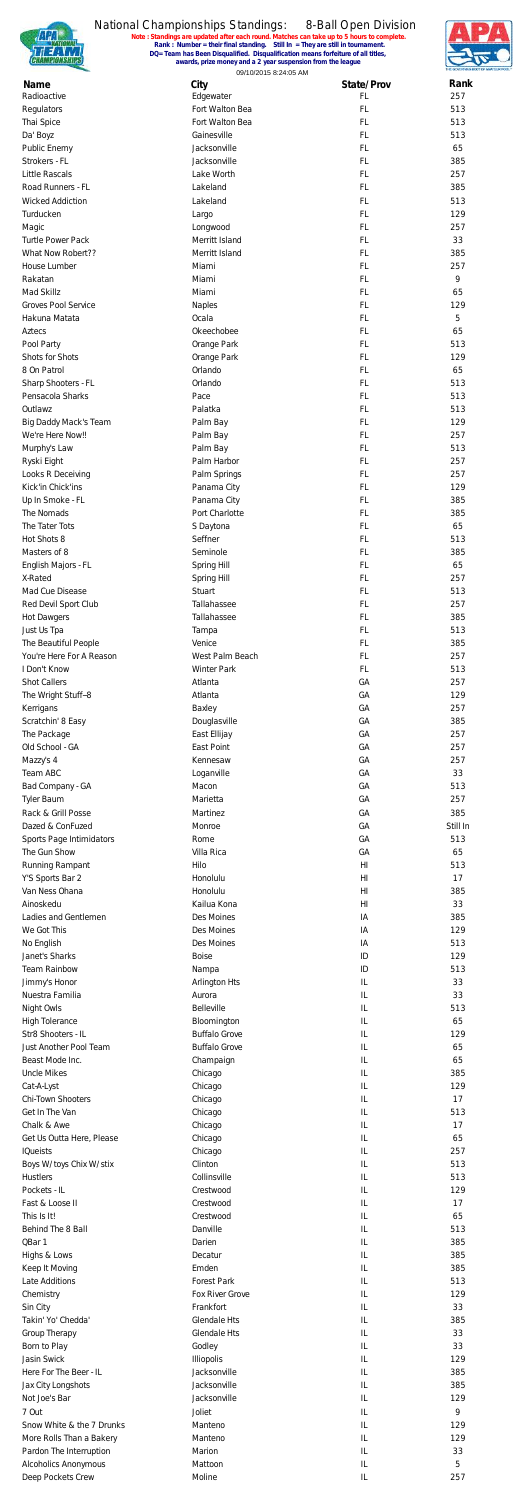

## National Championships Standings:

**Note : Standings are updated after each round. Matches can take up to 5 hours to complete. Rank : Number = their final standing. Still In = They are still in tournament.** 8-Ball Open Division **DQ= Team has Been Disqualified. Disqualification means forfeiture of all titles, awards, prize money and a 2 year suspension from the league**





| Name<br>Clayton's & Beyond                     | City<br>Morris             | State/Prov<br>IL | Rank<br><b>DQ</b> |
|------------------------------------------------|----------------------------|------------------|-------------------|
| <b>Bottom Feeders</b>                          | Paris                      | IL               | 65                |
| Hodge Podge                                    | Park Forest                | IL               | 513               |
| Karis Party of 8                               | Pekin                      | IL               | 129               |
| Sidelines-Darrel<br>Slow Rollin'               | Pekin<br>Rockdale          | IL<br>IL         | 513<br>513        |
| <b>Totally Corrupt</b>                         | Romeoville                 | IL               | 129               |
| Asian Noodle House                             | Schaumberg                 | IL               | 385               |
| Stix Squad                                     | So. Chicago Hts            | IL               | 513               |
| <b>Bart's Place</b>                            | Tovey                      | IL               | 257               |
| <b>Sticks and Stones</b>                       | <b>Troy</b>                | IL               | 33                |
| The Moose<br><b>Blast From The Past</b>        | Wilmington<br>Yorkville    | IL<br>IL         | 129<br>129        |
| A New Beginning                                | Bloomington                | IN               | 257               |
| The Ballers                                    | Elkhart                    | IN               | 257               |
| On Cue                                         | Evansville                 | IN               | 3                 |
| Dead Center Crew                               | Evansville                 | IN               | 513               |
| <b>Extension ladder</b>                        | Evansville                 | IN               | 129               |
| Flying Cue Ball 8<br><b>Strategic Slop</b>     | Fort Wayne<br>Griffith     | IN<br>IN         | 129<br>513        |
| Formerly Known as TAV                          | Indianapolis               | IN               | 385               |
| Time Well Wasted                               | Indianapolis               | IN               | 257               |
| The Avengers 8                                 | Indianapolis               | IN               | 513               |
| <b>Billiard Bullies</b>                        | Indianapolis               | IN               | 513               |
| Vicious Q's                                    | Jonesboro                  | IN               | 385               |
| All Jacked Up                                  | Kokomo                     | IN               | 129               |
| Choker's<br>Reaper Crew                        | Kokomo<br>Lafayette        | IN<br>IN         | 385<br>65         |
| <b>Under The Bleachers</b>                     | Mishawaka                  | IN               | 257               |
| Strokin 8                                      | South Bend                 | IN               | 129               |
| Break Time, Butterfield                        | <b>Terre Haute</b>         | IN               | 385               |
| Big Shooters, Wilson                           | <b>Terre Haute</b>         | IN               | 129               |
| Time Out                                       | Van Buren                  | IN               | 33                |
| Loco_Motive 8<br>Clic's Lucky Eight            | Chanute<br>Hutchinson      | KS<br>KS         | 129<br>513        |
| Clic's Lucky Seven                             | Hutchinson                 | KS               | 385               |
| Sharp Shooters - KS                            | Lawrence                   | KS               | 513               |
| The Outcasts                                   | Osawatomie                 | KS               | 513               |
| Gear Heads                                     | Topeka                     | <b>KS</b>        | 65                |
| Same OI' Shot                                  | Topeka                     | KS               | 257               |
| Class Act                                      | Boaz                       | KY               | 129               |
| Intimid8tors<br>U Rack em We Crack em          | Latonia<br>Louisville      | KY<br>KY         | 129<br>257        |
| Play With Caution                              | Louisville                 | KY               | 129               |
| <b>Bullitt County Hustlers</b>                 | Louisville                 | KY               | 513               |
| Chalk It Up                                    | Owensboro                  | KY               | 129               |
| Be the Ball                                    | lexington                  | KY               | 65                |
| <b>Bad Boyz</b>                                | <b>Baton Rouge</b>         | LA               | 129               |
| Dag Nabbitt                                    | <b>Baton Rouge</b>         | LA               | 513               |
| G Status                                       | <b>Breaux Bridge</b>       | LA               | 33                |
| Wanna Play Sum<br>Hot Boys                     | Cankton<br>Carencro        | LA<br>LA         | 129<br>33         |
| Dead Stroke - LA                               | Folsom                     | LA               | 65                |
| Wayando!                                       | Harvey                     | LA               | 513               |
| Sharp Shooters - LA                            | Kenner                     | LA               | 513               |
| No Clue! 8                                     | Kenner                     | LA               | 385               |
| 8 And Out                                      | Kenner                     | LA               | 129               |
| Beastin 25/8                                   | Lafayette                  | LA               | 65                |
| Ross Crabtree<br>Finesse                       | Lafayette<br>Lafayette     | LA<br>LA         | 129<br>385        |
| Rack'em Up                                     | Marrero                    | LA               | 129               |
| Scrappers                                      | Metairie                   | LA               | 513               |
| Go Hard or Go Home                             | New Iberia                 | LA               | 513               |
| Dict 8ers                                      | New Iberia                 | LA               | 513               |
| Ford Bail Bonds                                | Ponchatoula                | LA               | 129               |
| Mae's Misfits<br>Da Bomb.Com                   | Shreveport                 | LA<br>LA         | 129<br>257        |
| Zombie Gnomes                                  | Shreveport<br>Shreveport   | LA               | 513               |
| Avengers                                       | Shreveport                 | LA               | 129               |
| No Scrubs                                      | Slidell                    | LA               | 513               |
| Levee Control                                  | <b>West Monroe</b>         | LA               | 513               |
| Just 4 Fun                                     | <b>West Monroe</b>         | LA               | 129               |
| This Ain't No Disco                            | Allston                    | MA               | 513               |
| <b>Empty Pockets</b><br><b>Fish Mongers</b>    | Billerica<br><b>Boston</b> | MA<br>MA         | 9<br>129          |
| Auditorium                                     | Chicopee                   | МA               | 385               |
| <b>Blind Squirrel - MA</b>                     | Dartmouth                  | MA               | 129               |
| <b>Straight Shooters - MA</b>                  | <b>Fall River</b>          | MA               | 65                |
| Nelia's Team                                   | <b>Fall River</b>          | MA               | 129               |
| Demolition                                     | Indian Orchard             | MA               | 17                |
| BC8's                                          | Lawrence                   | MA               | 257               |
| The Rookies                                    | New Bedford                | MA               | 513               |
| Crooked Cues 8<br>Rhymes with Delores          | Worcester<br>Wpg           | MA<br>MB         | 513<br>385        |
| The Scorpions                                  | Baltimore                  | <b>MD</b>        | 129               |
| Pick Pockets - MD                              | Baltimore                  | MD               | 129               |
| Ring Of Fire                                   | Baltimore                  | <b>MD</b>        | 385               |
| Pappa's                                        | Baltimore                  | MD               | 513               |
| Cardiac Kids                                   | Baltimore                  | <b>MD</b>        | 129               |
| One More Shot                                  | Baltimore                  | MD<br><b>MD</b>  | 129<br>513        |
| Moose Lodge<br>7 Bums & A Shark                | Cambridge<br>Dundalk       | MD               | 129               |
| <b>Foote Soldiers</b>                          | Finksburg                  | <b>MD</b>        | 65                |
| Peat & Repeat                                  | Frederick                  | MD               | 513               |
| Bubba's Bunch                                  | Frederick                  | <b>MD</b>        | 33                |
| <b>Warrener's Sharks</b>                       | Freeland                   | MD               | 17                |
| Not Fernando's Team                            | Gaithersburg               | <b>MD</b>        | 513               |
| Breakaway II                                   | Hagerstown                 | MD               | 257               |
| I'm Just Sayin (Dillow)                        | Laurel                     | <b>MD</b>        | 385               |
| <b>Pocket Rattlers</b>                         | Laurel<br>Laurel           | MD<br><b>MD</b>  | 257               |
| I'm Just Sayin (Tatum)<br><b>Wrecking Ball</b> | Laurel                     | MD               | 513<br>257        |
| VFW Post #194                                  | Salisbury                  | <b>MD</b>        | 513               |
| <b>Westside Ballers</b>                        | Salisbury                  | MD               | 129               |
| The Immortals                                  | <b>Silver Spring</b>       | <b>MD</b>        | 33                |
| Los Pit Bulls                                  | Wheaton                    | MD               | 513               |
| Simon Says                                     | Wheaton                    | <b>MD</b>        | 65                |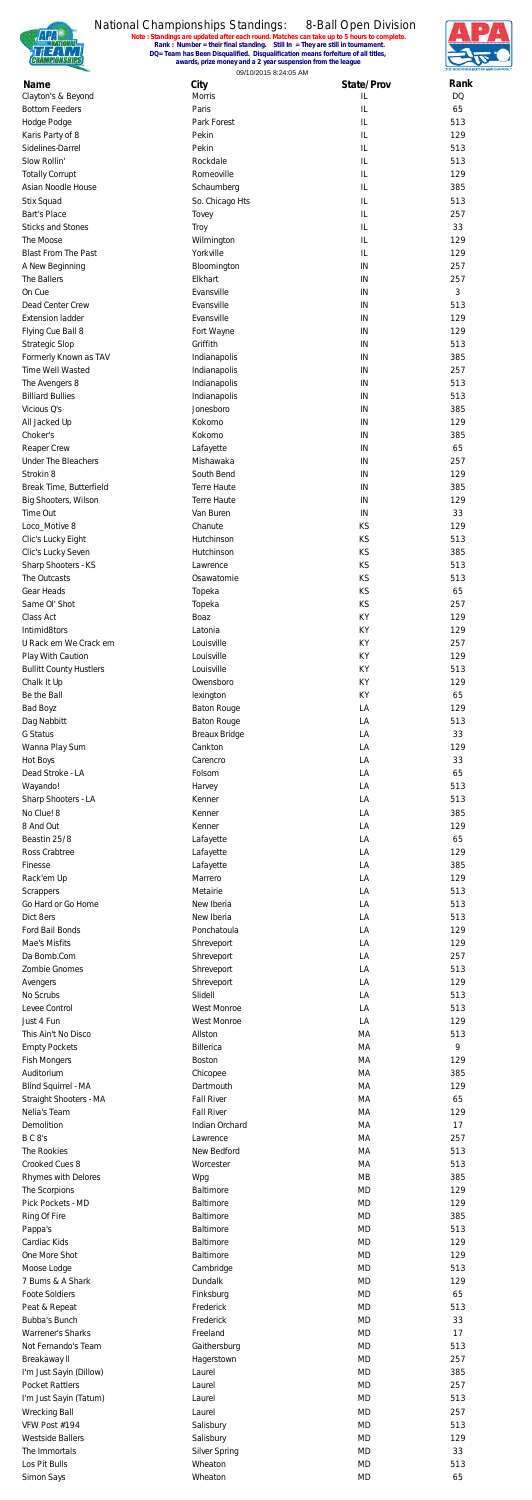

### National Championships Standings:

**Note : Standings are updated after each round. Matches can take up to 5 hours to complete. Rank : Number = their final standing. Still In = They are still in tournament.** 8-Ball Open Division **DQ= Team has Been Disqualified. Disqualification means forfeiture of all titles, awards, prize money and a 2 year suspension from the league**





| Name                                         | City                            | State/Prov             | Rank           |
|----------------------------------------------|---------------------------------|------------------------|----------------|
| <b>Skins</b>                                 | Wheaton                         | <b>MD</b>              | 65             |
| Hate To Lose<br>Ballbusters - ME             | Whiteford<br>Bangor             | <b>MD</b><br>МE        | 385<br>385     |
| <b>Straight Shooters - ME</b>                | Lincoln                         | <b>ME</b>              | 513            |
| Meet the Chalkers                            | Portland                        | ME                     | 129            |
| Color Of Money                               | Adrian                          | MI                     | 257            |
| That's What I Would Do                       | <b>Battle Creek</b>             | MI                     | 257            |
| <b>Chemical Warfare</b>                      | <b>Bay City</b>                 | MI                     | 513            |
| Charlie's Angels<br>Dream Team               | Capac<br>Clarkston              | MI<br>MI               | 513<br>33      |
| We Cut The Cheese 8                          | Clyde                           | MI                     | 65             |
| <b>Just Scouting</b>                         | Coldwater                       | MI                     | 1              |
| Eat Or Get 8                                 | Dearborn Hts                    | MI                     | 513            |
| Leprechan's                                  | Flint                           | MI                     | 257            |
| Old School - MI                              | Flint                           | MI                     | 33             |
| Runnin Em                                    | <b>Grand Rapids</b>             | MI                     | 513            |
| Law Breakers<br>Shooters 8                   | Holland<br>Holland              | MI<br>MI               | 385<br>513     |
| Team Targgart                                | Jackson                         | MI                     | 513            |
| Mis-cue-Ilaneous                             | Kalamazoo                       | MI                     | 513            |
| 8 For Fun                                    | Lincoln Park                    | MI                     | 129            |
| Waaah!                                       | <b>Niles</b>                    | MI                     | 129            |
| Chalkerz                                     | Portage                         | MI                     | 385            |
| Marion Morrison's Hotel                      | Saranac                         | MI                     | 257            |
| Wolf Pack - MI                               | Wyandotte                       | MI                     | 33             |
| Bar Box Bangers                              | Wyoming<br>Minneapolis          | MI<br>MN               | 385<br>513     |
| Acute Angle 8<br>Vini, Vidi, Vici            | Spring Lake Pk                  | <b>MN</b>              | 129            |
| Show Me Eagles                               | Belton                          | <b>MO</b>              | 513            |
| Side Pockets-BROCK                           | <b>Blue Springs</b>             | <b>MO</b>              | 513            |
| Side Pockets-LUSHBOUGH                       | <b>Blue Springs</b>             | <b>MO</b>              | 129            |
| <b>Brew Crew</b>                             | Cape Girardeau                  | <b>MO</b>              | 17             |
| All Overrated!!                              | Cape Girardeau                  | <b>MO</b>              | 129            |
| <b>Turkey Shots</b><br>4 Hero's and 4 Zero's | Centertown<br>Hazelwood         | <b>MO</b><br><b>MO</b> | 257<br>33      |
| Dirty Bird                                   | Kansas City                     | <b>MO</b>              | 257            |
| <b>United Nations</b>                        | Kansas City                     | <b>MO</b>              | 257            |
| Dead Stroke - MO                             | Kearney                         | <b>MO</b>              | 385            |
| <b>Team Geritol</b>                          | Kirksville                      | <b>MO</b>              | 33             |
| <b>Boom Stix</b>                             | Kirksville                      | <b>MO</b>              | 33             |
| Team APA                                     | Knob Noster                     | <b>MO</b>              | 65             |
| Str8 Banking                                 | Maplewood                       | <b>MO</b>              | 257            |
| Ricochet's 2<br>8-Runners                    | Odessa                          | <b>MO</b><br><b>MO</b> | 257<br>513     |
| <b>Sticks Stones-BELLIS</b>                  | Springfield<br>Sugar Creek      | <b>MO</b>              | 385            |
| The Outsiders                                | Troy                            | <b>MO</b>              | 65             |
| The Bus Boys                                 | Troy                            | <b>MO</b>              | 513            |
| The Wilder Side                              | Camden                          | <b>MS</b>              | 257            |
| Lounge Two                                   | Diamondhead                     | <b>MS</b>              | 385            |
| Poolhall Junkies                             | Hattiesburg                     | <b>MS</b>              | 257            |
| Clown Crew                                   | Southaven                       | <b>MS</b>              | 129            |
| Bring It On<br>Just Stroakin'                | <b>Blk Eagle</b><br>East Helena | MT<br>MT               | 513<br>257     |
| <b>Wicked Jesters</b>                        | <b>Gt Falls</b>                 | MT                     | 385            |
| Pool the Plug                                | Asheville                       | <b>NC</b>              | 385            |
| City Rat Pack                                | Asheville                       | <b>NC</b>              | 257            |
| Infamous                                     | Charlotte                       | <b>NC</b>              | 385            |
| <b>Ball In Hand</b>                          | Clayton                         | <b>NC</b>              | 513            |
| Watch This                                   | Cornelius                       | <b>NC</b>              | 257            |
| Ninja Squirrels                              | Durham<br>Eden                  | <b>NC</b><br><b>NC</b> | 129<br>513     |
| Not Enough Green<br>Rack, Rattle and Roll    | Fayetteville                    | <b>NC</b>              | 385            |
| <b>Break N Run Remix</b>                     | Fayetteville                    | <b>NC</b>              | 257            |
| Hustle & Flow                                | Fayetteville                    | <b>NC</b>              | 129            |
| <b>Hater Makerz</b>                          | Goldsboro                       | <b>NC</b>              | 513            |
| <b>High Rollers</b>                          | Greensboro                      | <b>NC</b>              | 513            |
| Wild Thang                                   | Hickory                         | <b>NC</b>              | 65             |
| Let Lazy Dogs Lay!<br>Freedom Lives          | Hickory<br>Matthews             | <b>NC</b><br><b>NC</b> | 33<br>513      |
| 31 Flavors                                   | Matthews                        | <b>NC</b>              | 513            |
| <b>Always Late</b>                           | Newton                          | <b>NC</b>              | 3              |
| Burton & Co                                  | Raleigh                         | <b>NC</b>              | 257            |
| Right On Cue - NC                            | Raleigh                         | <b>NC</b>              | 385            |
| Yearz Of Experience                          | Raleigh                         | <b>NC</b>              | 513            |
| Can I Get Your Number?                       | Wilmington<br>Winston-salem     | <b>NC</b><br><b>NC</b> | 513<br>513     |
| Armageddon<br>Mark It Up                     | Bellevue                        | <b>NE</b>              | 513            |
| Sly's II                                     | <b>Broken Bow</b>               | <b>NE</b>              | 513            |
| Good Times I                                 | Kimball                         | <b>NE</b>              | 513            |
| He's On My Team!!!                           | Omaha                           | <b>NE</b>              | 513            |
| Cheap & Easy                                 | Corner Brook                    | <b>NF</b>              | 129            |
| Keith Lynch                                  | St John's                       | <b>NF</b>              | 385            |
| Velcro Chickens                              | St. John's                      | <b>NF</b>              | 513            |
| Lucky Seven 8<br>Eagles                      | E Swanzey<br>Hudson             | <b>NH</b><br><b>NH</b> | 65<br>513      |
| Del's Eagles                                 | Keene                           | <b>NH</b>              | 129            |
| <b>Merrimac Mudslides</b>                    | Pelham                          | <b>NH</b>              | 257            |
| The James Gang North                         | Pelham                          | <b>NH</b>              | 129            |
| Panathinaikos B.C. - 8                       | Plaistow                        | <b>NH</b>              | 257            |
| Grindahz                                     | Somersworth                     | <b>NH</b>              | 257            |
| Wow!!!Thats a squad                          | Bayonne                         | NJ                     | 65             |
| Get Lucky<br>Rack'n Roll                     | Bellmawr<br><b>Bound Brook</b>  | NJ<br><b>NJ</b>        | 129<br>385     |
| Mom's Team                                   | Burlington                      | NJ                     | 257            |
| Heavy Hitterz - NJ                           | Clifton                         | <b>NJ</b>              | 385            |
| Let's Get This Right                         | <b>Collins Lakes</b>            | NJ                     | 513            |
| <b>Dunkel Custom Cues</b>                    | East Rutherford                 | NJ                     | 129            |
| Racking Practice                             | East Rutherford                 | NJ                     | 5              |
| One More Shot!                               | Eatontown                       | <b>NJ</b>              | 257            |
| Mayhem                                       | Eatontown                       | NJ                     | 385            |
| <b>M.V.P 2</b><br>Cobra Kai - NJ             | Garfield<br>Hoboken             | NJ<br>NJ               | 385<br>257     |
| Anthony Clarkin                              | Jersey City                     | <b>NJ</b>              | 385            |
| Mike's Magnums                               | Linden                          | NJ                     | $\overline{2}$ |
| Styles Daves up on Shots                     | Linden                          | NJ                     | 257            |
| That's Not Snowflake!                        | Maple Shade                     | NJ                     | 513            |
| <b>Wright Shots</b>                          | Pittstown                       | <b>NJ</b>              | 257            |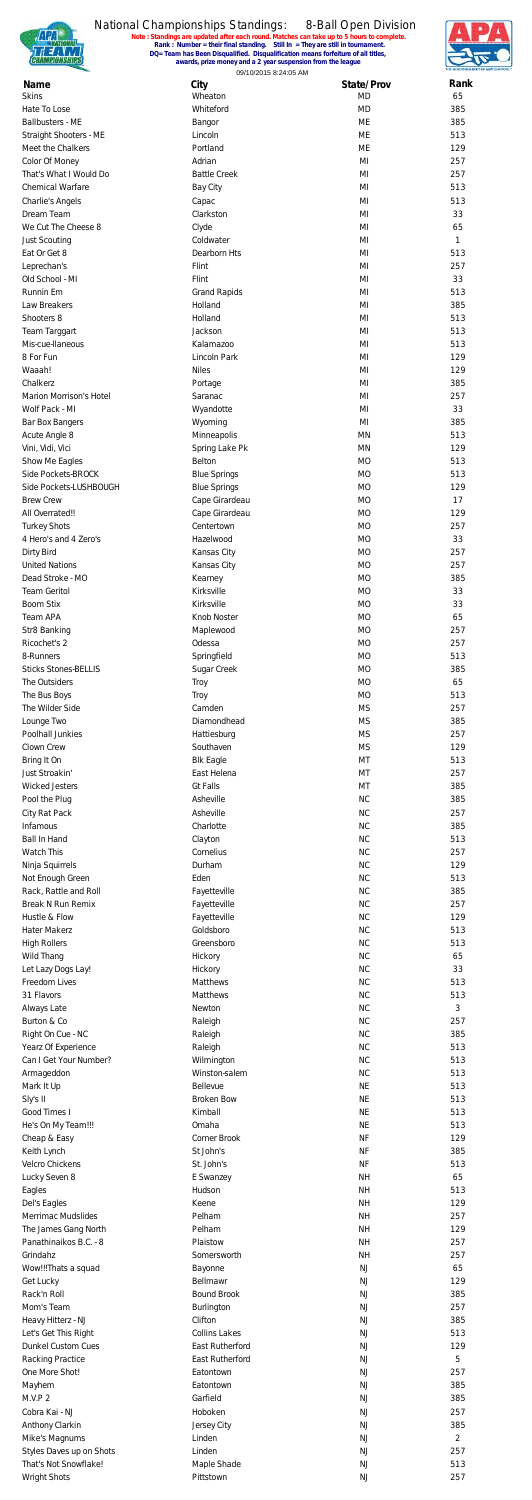

**Note : Standings are updated after each round. Matches can take up to 5 hours to complete. Rank : Number = their final standing. Still In = They are still in tournament. DQ= Team has Been Disqualified. Disqualification means forfeiture of all titles, awards, prize money and a 2 year suspension from the league**



09/10/2015 8:24:05 AM

| Name                      | City                  | State/Prov | Rank |
|---------------------------|-----------------------|------------|------|
| Craziness                 | Pompton Lakes         | NJ         | 257  |
| You Mad Bro??? - NJ       | Sayreville            | NJ         | 129  |
| Further                   | Somerdale             | <b>NJ</b>  | 385  |
| We Make Ur Bar Fun        | Trenton               | NJ         | 65   |
| Stra8shooters - NJ        | West Deptford         | NJ         | 513  |
| 505 Strokers              | Farmington            | <b>NM</b>  | 129  |
| Road Runners - NM         | Santa Fe              | <b>NM</b>  | 129  |
| <b>Wrecking Crew</b>      | Dayton                | <b>NV</b>  | 513  |
| Vegas Billiards Brats     | Henderson             | <b>NV</b>  | 65   |
| <b>BAD Monkey's</b>       | Henderson             | <b>NV</b>  | 385  |
| Break & Rotate            | Reno                  | <b>NV</b>  | 513  |
| Lucky Cues                | Sparks                | <b>NV</b>  | 385  |
| The Real Keepers          | Albany                | <b>NY</b>  | 513  |
| Port Jackson*             | Amsterdam             | <b>NY</b>  | 257  |
| No Fear                   | Astoria               | <b>NY</b>  | 257  |
| W8 4 It - NY              | <b>Brewster</b>       | <b>NY</b>  | 257  |
| Angry 8's                 | Brooklyn              | <b>NY</b>  | 513  |
| The Southsiders           | Brooklyn              | <b>NY</b>  | 513  |
| Bobby's Broken Ankles     | Commack               | <b>NY</b>  | 129  |
| <b>High Times</b>         | Commack               | <b>NY</b>  | 513  |
| Madd Cue Disease          | East Meadow           | <b>NY</b>  | 129  |
| Pandemic                  | Endicott              | <b>NY</b>  | 513  |
| Doc's Lucky Shots         | Gloversville          | <b>NY</b>  | 513  |
| Hartwick Legion           | Hartwick              | <b>NY</b>  | 257  |
| <b>Smooth Strokes</b>     | Herkimer              | <b>NY</b>  | 385  |
| <b>Teacher's Pets</b>     | Huntington Sta.       | <b>NY</b>  | 513  |
| Rollin' With Albo         | Huntington Sta.       | <b>NY</b>  | 385  |
| Racknaphobia              | Levittown             | <b>NY</b>  | 257  |
| McCabe's Posse            | Liberty               | <b>NY</b>  | 257  |
| <b>Attack The Rack</b>    | Nanuet                | <b>NY</b>  | 129  |
|                           |                       |            |      |
| Seven And One             | Nanuet                | <b>NY</b>  | 257  |
| The Gang Can't Shoot Str8 | New Windsor           | <b>NY</b>  | 257  |
| Cue do you Love?          | <b>New York</b>       | <b>NY</b>  | 385  |
| Brown Chicken Brown Cow   | New York              | <b>NY</b>  | 129  |
| Nomads                    | New York              | <b>NY</b>  | 385  |
| Odd Balls - NY            | Newburgh              | <b>NY</b>  | 129  |
| Heres hoping              | Port Crane            | <b>NY</b>  | 65   |
| Thunderbirds Are Go!      | Poughkeepsie          | <b>NY</b>  | 65   |
| Peterson's Sharks         | Rensselaer            | <b>NY</b>  | 129  |
| Dicky's Wednesday         | Rochester             | <b>NY</b>  | 385  |
| Enrights                  | Rochester             | <b>NY</b>  | 513  |
| Sweep the Leg             | Saugerties            | <b>NY</b>  | 257  |
| 8-Ball Express            | Schenectady           | <b>NY</b>  | 257  |
| Better Safe Than Sorry    | Schenectady           | <b>NY</b>  | 385  |
| Anger Management          | Stormville            | <b>NY</b>  | 513  |
| Better Lucky Than Good    | Syracuse              | <b>NY</b>  | 257  |
| Doris Is A Homewrecker    | Syracuse              | <b>NY</b>  | 65   |
| The Buffalo Bullshooters  | Williamsville         | <b>NY</b>  | 17   |
| <b>Wild Bisons</b>        | Williamsville         | <b>NY</b>  | 513  |
| Poolhouse Bullies         | Williston Pk          | <b>NY</b>  | 33   |
| Platinum Lounge           | Akron                 | OH         | 385  |
|                           | Akron                 | OH         | 129  |
| We So Shafty              |                       |            |      |
| <b>Bust Yo Pinata</b>     | Austintown            | OH         | 65   |
| Eagles Slate Mates        | <b>Bryan</b>          | OH         | 257  |
| T-Bird Lounge             | Canton                | OH         | 385  |
| Sam & Louie's Tonya       | Cleveland             | OH         | 129  |
| Peking Ducks              | Columbus              | OH         | 513  |
| Tracks Inn                | Cortland              | OH         | 129  |
| Bank on the 8             | Delphos               | OH         | 385  |
| Look Who's Talking Now!   | Fairfield             | OH         | 33   |
| Legendary                 | Findlay               | OH         | 385  |
| Off Shore                 | Fostoria              | OH         | 257  |
| Rock Out W/your Chalk Out | Lancaster             | OH         | 257  |
| <b>Billie Cain 8</b>      | Leetonia              | OH         | 129  |
| Pappy's                   | Lima                  | OH         | 513  |
| Rac Pac                   | Mt Orab               | OH         | 65   |
| Madmen                    | Newark                | OH         | 385  |
| Kings & Queens            | <b>Newton Falls</b>   | OH         | 385  |
| Razzle's Vince            |                       | OH         | 9    |
|                           | Olmsted Twp.          |            |      |
| Fat Jack's                | Perrysburg            | OH         | 513  |
| <b>Nameless</b>           | Plain City            | OH         | 385  |
| Nothing Easy              | Reynoldsburg          | OH         | 513  |
| Up In Smoke - OH          | Salem                 | OH         | 129  |
| Chuggers John             | Streetsboro           | OH         | 513  |
| Rack Attack - OH          | Sylvania              | OH         | 129  |
| Predators                 | Trenton               | OH         | 513  |
| Kelly's Revenge           | Trenton               | OH         | 65   |
| Mosko's Misfits           | <b>Troy Townshhip</b> | OH         | 65   |
| Top Of The Riviera        | Warren                | OH         | 65   |
| <b>Whiskey Stix</b>       | <b>BARTLESVILLE</b>   | OK         | 257  |
| Leg Booters               | Edmond                | OK         | 17   |
| Heavy Hitters - OK        | Lawton                | OK         | 257  |
| Here For The Beer - OK    | Lawton                | OK         | 385  |
| Loser Buys                | <b>Midwest City</b>   | OK         | 385  |
| Pooling Around            | Midwest City          | OK         | 65   |
| Blind Leading the Blind   | Midwest City          | OK         | 257  |
| Out of Shape              | Okla. City            | OK         | 385  |
| Bacardi and Cola          | Stillwater            | OK         | 385  |
| DeWAYNE'S GANG            | <b>TULSA</b>          | OK         | 513  |
| Chalk and Thaw            | <b>Barrie</b>         | ON         | 129  |
| <b>Brantford Shooters</b> | <b>Brantford</b>      | ON         | 513  |
| Han Shot First            |                       | ON         | 513  |
|                           | Burlington            |            |      |
| Just In TIme 8            | Burlington            | <b>ON</b>  | 17   |
| Perfect Shape             | Guelph                | <b>ON</b>  | 257  |
| Hammerfists               | Hanover               | <b>ON</b>  | 257  |
| On the HILL               | Kitchener             | ON         | 257  |
| Nice Shot Stupid          | Markham               | <b>ON</b>  | 65   |
| Bank On Us                | Midland               | <b>ON</b>  | 129  |
| Thorn In The Side         | Midland               | <b>ON</b>  | 257  |
| You Know Who              | Mississauga           | ON         | 385  |
| The Best Balls            | Mississauga           | <b>ON</b>  | 513  |
| Right On Cue - ON         | Molesworth            | <b>ON</b>  | 129  |
| Here Till One             | Oakville              | <b>ON</b>  | 513  |
| Harvey's Ball Bangers.    | Owen Sound            | ON         | 513  |
| Bobby's World             | Scarborough           | <b>ON</b>  | 385  |
| <b>Wheel Hoss</b>         | Toronto               | ON         | 513  |
| Plan "B"                  | Whitby                | ON         | 9    |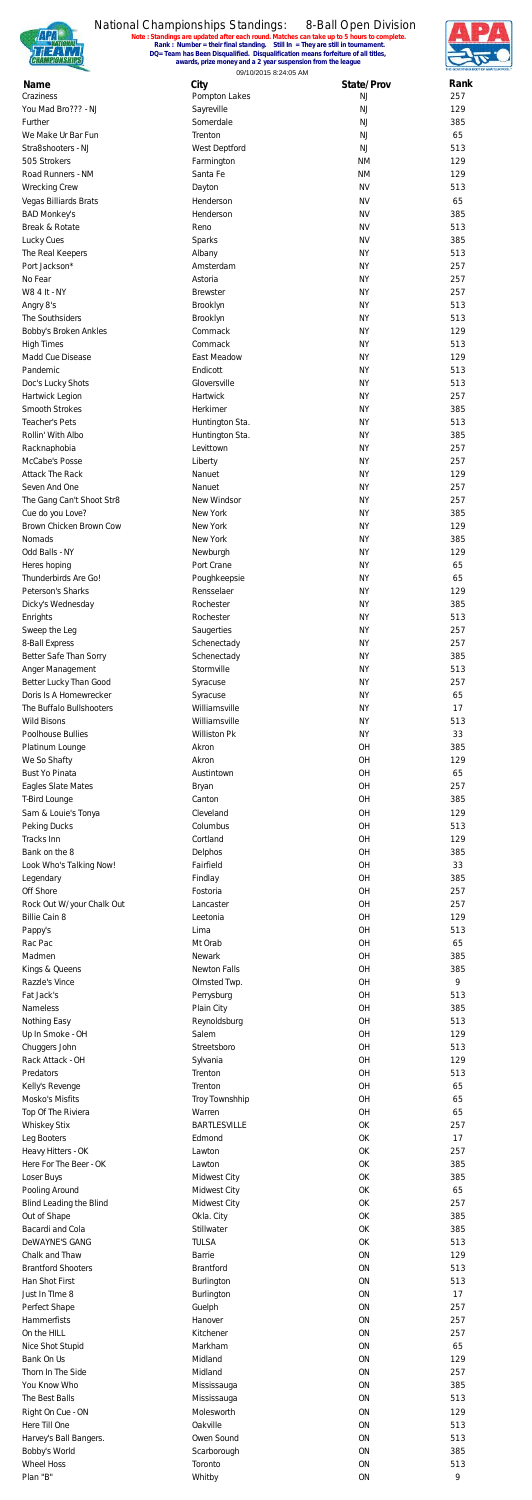

**Note : Standings are updated after each round. Matches can take up to 5 hours to complete. Rank : Number = their final standing. Still In = They are still in tournament. DQ= Team has Been Disqualified. Disqualification means forfeiture of all titles, awards, prize money and a 2 year suspension from the league**



09/10/2015 8:24:05 AM

| Name                            | City                                   | State/Prov     | Rank      |
|---------------------------------|----------------------------------------|----------------|-----------|
| Clean Break                     | Whitby                                 | ON             | 65        |
| Rack Attack - OR                | Bend                                   | <b>OR</b>      | 385       |
| Shot Effect                     | <b>Boring</b>                          | <b>OR</b>      | 65        |
| Poolaholix                      | Jefferson                              | <b>OR</b>      | 385       |
| Bring On The "D"                | Lafayette                              | <b>OR</b>      | 257       |
| State of Jefferson              | Medford                                | <b>OR</b>      | 129       |
| Under8ed - 8                    | Milwaukie                              | <b>OR</b>      | 129       |
| 8's & A's                       | Milwaukie                              | <b>OR</b>      | 65        |
| No Deals                        | Oregon City                            | <b>OR</b>      | 385       |
| Andy's Bar                      | Portland                               | <b>OR</b>      | 513       |
| That's Our Cue                  | Portland                               | <b>OR</b>      | 513       |
| <b>KC's Krushers</b>            | Portland                               | <b>OR</b>      | 513       |
| Russ's Warriors                 | Salem                                  | <b>OR</b>      | 513       |
| <b>Bally Bar Hoppers</b>        | Bally                                  | PA             | 129       |
| <b>Breakers</b>                 | Chester                                | PA             | <b>DQ</b> |
|                                 |                                        |                |           |
| Clyde & Patti's                 | Cheswick                               | PA             | 129       |
| Hold my beer n*watch*this       | Douglassville                          | PA             | 257       |
| <b>Blaine Hill Rack Runners</b> | Elizabeth                              | PA             | 513       |
| The Castaways                   | Emmaus                                 | PA             | 129       |
| Hard Shot, Shoot Hard           | Evans City                             | PA             | 129       |
| Sliderz                         | Exeter                                 | PA             | 129       |
| Cue Don't Know Meeeee           | Green Lane                             | PA             | 257       |
| Lions                           | Greenville                             | PA             | 513       |
| Pool Ninja's                    | Irwin                                  | PA             | 129       |
| <b>Mastor Mindz</b>             | Jonestown                              | PA             | 129       |
| Relentless                      | Lebanon                                | PA             | 257       |
|                                 |                                        |                |           |
| Wreaking Havoc                  | Mercer                                 | PA             | 513       |
| Strokers - PA                   | Middleburg                             | PA             | 513       |
| <b>Ball Speed 8</b>             | Mifflinville                           | PA             | 513       |
| Rock The 8                      | Milmont Park                           | PA             | 129       |
| Deadbeets                       | Moosic                                 | PA             | 513       |
| Bad Company - PA                | Mount Joy                              | PA             | 513       |
| Slovak LX                       | Mt. Pleasant                           | PA             | 33        |
| That's What She Said            | Newmanstown                            | PA             | 513       |
| Shennagins                      | Northampton                            | PA             | 513       |
| Jackman Inn                     | Pgh                                    | PA             | 513       |
| <b>Night Stalkers</b>           | Philadelphia                           | PA             | 129       |
| We Love The Haters              |                                        |                |           |
| Sidekicks                       | Philadelphia                           | PA             | 385       |
|                                 | Philadelphia                           | PA             | 257       |
| The Color of Money              | Pipersville                            | PA             | 257       |
| The Managers                    | Pittston Twp                           | PA             | 257       |
| Cotton Club                     | Pottsville                             | PA             | 385       |
| William Dougherty               | <b>Ridley Park</b>                     | PA             | 513       |
| Spare Parts                     | Rochester                              | PA             | 65        |
| Still Here                      | Roslyn                                 | PA             | 513       |
| Talk of The Town                | Royersford                             | PA             | 385       |
| Brews & Cues                    | Saltsburg                              | PA             | 257       |
| East Ends                       | Sunbury                                | PA             | 257       |
| Oh Well                         |                                        | PA             | 385       |
|                                 | Tamaqua                                |                |           |
| <b>Warrington Billiards</b>     | Warrington                             | PA             | 65        |
| Mayr'z Mizfits                  | Washington                             | PA             | 513       |
| They Changed Our Name           | Waynesboro                             | PA             | 65        |
| 8-n-Out                         | Waynesboro                             | PA             | 385       |
| <b>Wild Ones</b>                | York                                   | PA             | 513       |
| No Combos                       | Johnston                               | R <sub>l</sub> | 257       |
| <b>Rhode Warriors</b>           | N Smithfield                           | R <sub>l</sub> | 513       |
| <b>Trail of Sand</b>            | Providence                             | R <sub>l</sub> | 513       |
| Breaking Bad - RI               | Providence                             | R <sub>l</sub> | 129       |
| <b>Back In Black</b>            | Beaufort                               | SC             | 385       |
| Shut Up N Shoot                 | Charleston                             | SC             | 385       |
| Jerry's Team                    | Charleston                             | SC             | 513       |
|                                 | Charleston                             | <b>SC</b>      | 257       |
| Let's Split                     |                                        |                |           |
| <b>Breaking Tradition</b>       | Charleston                             | <b>SC</b>      | 513       |
| James Duffy                     | Clemson                                | <b>SC</b>      | 385       |
| Derieg Law Defenders            | Columbia                               | SC             | 513       |
| <b>Hazelwood Slammers</b>       | Columbia                               | <b>SC</b>      | 385       |
| Slate Shots                     | Goose Creek                            | SC             | 513       |
| Ballbusters - SC                | Hartsville                             | SC             | 65        |
| Matthew Shoemaker               | Hilton Head Isl                        | <b>SC</b>      | 257       |
| Scrubs                          | Inman                                  | <b>SC</b>      | 385       |
| The Final Table                 | Ladson                                 | <b>SC</b>      | 513       |
| <b>Bullshooters</b>             | Ladson                                 | SC             | 385       |
| <b>Barrel of Monkeys</b>        | Myrtle Beach                           | SC             | 385       |
| <b>Billiard Ballerz</b>         | Myrtle Beach                           | SC             | 257       |
| <b>River Rats</b>               | Spartanburg                            | SC             | Still In  |
| <b>Ball Busterz</b>             | Spartanburg                            | <b>SC</b>      | 129       |
| Pot Shots                       |                                        | <b>SD</b>      | 385       |
|                                 | <b>Hill City</b><br><b>Sioux Falls</b> | SD             |           |
| <b>Scratch Addicts</b>          |                                        |                | 513       |
| That's The Way we Roll          | Moose Jaw                              | <b>SK</b>      | 513       |
| <b>Cold Strokes</b>             | <b>Bartlett</b>                        | <b>TN</b>      | 385       |
| Terminators                     | Chattanooga                            | <b>TN</b>      | 385       |
| <b>Evil Empire</b>              | Chattanooga                            | <b>TN</b>      | 257       |
| Money Shot                      | Chattanooga                            | <b>TN</b>      | 513       |
| The Snookers                    | Cleveland                              | <b>TN</b>      | 513       |
| Awesome Leagueof Awesome        | Johnson City                           | <b>TN</b>      | 129       |
| 8 Up Wit' It                    | Johnson City                           | <b>TN</b>      | 513       |
| Back-n-the-Game                 | Knoxville                              | <b>TN</b>      | 513       |
| <b>Felt Fizzics</b>             | Knoxville                              | <b>TN</b>      | 513       |
| Hustlin' and Bustlin"           | Louisville                             | <b>TN</b>      | 33        |
| <b>Just Slush</b>               | Nashville                              | <b>TN</b>      |           |
|                                 |                                        |                | 129       |
| Come Late Leave Early           | Smyrna                                 | <b>TN</b>      | 129       |
| <b>Under Construction</b>       | Westmoreland                           | <b>TN</b>      | 257       |
| Point-Less                      | Abilene                                | TX.            | 513       |
| It Takes Chalk                  | Amarillo                               | <b>TX</b>      | 513       |
| The Vipers                      | Arlington                              | TX             | 129       |
| Fishin Monkey's                 | Arlington                              | <b>TX</b>      | 129       |
| Over Cut                        | Austin                                 | TX             | 129       |
| Pool and the Gang               | Austin                                 | <b>TX</b>      | 33        |
| The Riviera                     | Austin                                 | TX             | 385       |
| Cobra Kai - TX                  | Austin                                 | <b>TX</b>      | 385       |
| Miscues - TX                    | Beaumont                               | TX             | 385       |
|                                 |                                        |                |           |
| <b>Bullseye</b>                 | Bonham                                 | <b>TX</b>      | 385       |
| <b>Texas Shooters</b>           | Cedar Creek                            | TX             | 385       |
| Side Pockets                    | Conroe                                 | <b>TX</b>      | 513       |
| 8 Ball Bandits                  | Dallas                                 | TX             | 385       |
| Dragon                          | Dallas                                 | <b>TX</b>      | 513       |
| <b>Couples Retreat</b>          | Dallas                                 | TX             | 65        |